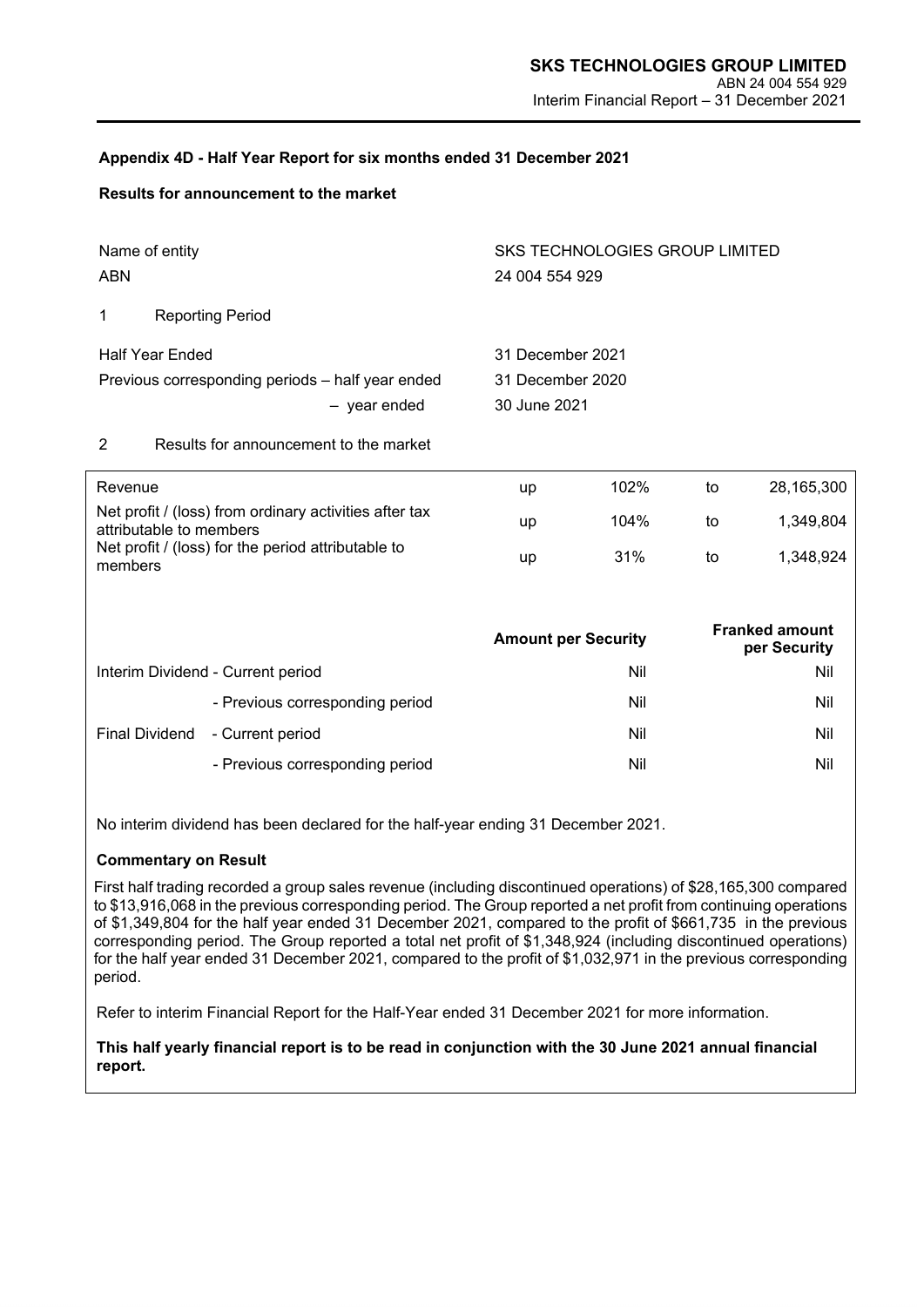# **3 Net tangible assets per security**

|                                                   | <b>Current Period</b> | <b>Previous</b><br><b>Corresponding Period</b> |
|---------------------------------------------------|-----------------------|------------------------------------------------|
| Net tangible asset backing per ordinary security* | 0.28 Cents            | $(0.57$ Cents)                                 |

\* The net tangible assets calculations above include right-of-use assets

# **4. Details of entities over which control has been gained or lost during the period:** *(item 4)* **Control gained over entities**

| Name of entities (item 4.1)                                                                                                                                                                               | - Not Applicable - |                           |
|-----------------------------------------------------------------------------------------------------------------------------------------------------------------------------------------------------------|--------------------|---------------------------|
| Date(s) of gain of control<br>(item 4.2)                                                                                                                                                                  |                    |                           |
| Contribution to consolidated profit (loss) from ordinary<br>activities after tax by the controlled entities since the<br>date(s) in the current period on which control was<br>acquired <i>(item 4.3)</i> |                    | $\boldsymbol{\mathsf{S}}$ |
| Profit (loss) from ordinary activities after tax of the<br>controlled entities for the whole of the previous<br>corresponding period ( <i>item 4.3</i> )                                                  |                    | \$                        |

# **Loss of control of entities**

| Name of entities <i>(item 4.1)</i>                                                                                                                                                          | - Not Applicable - |    |
|---------------------------------------------------------------------------------------------------------------------------------------------------------------------------------------------|--------------------|----|
| Date(s) of loss of control <i>(item 4.2)</i>                                                                                                                                                |                    |    |
| Contribution to consolidated profit (loss) from ordinary<br>activities after tax by the controlled entities to the<br>date(s) in the current period when control was lost<br>(item $4.3$ ). |                    | \$ |
| Profit (loss) from ordinary activities after tax of the<br>controlled entities for the whole of the previous<br>corresponding period ( <i>item 4.3</i> )                                    |                    | \$ |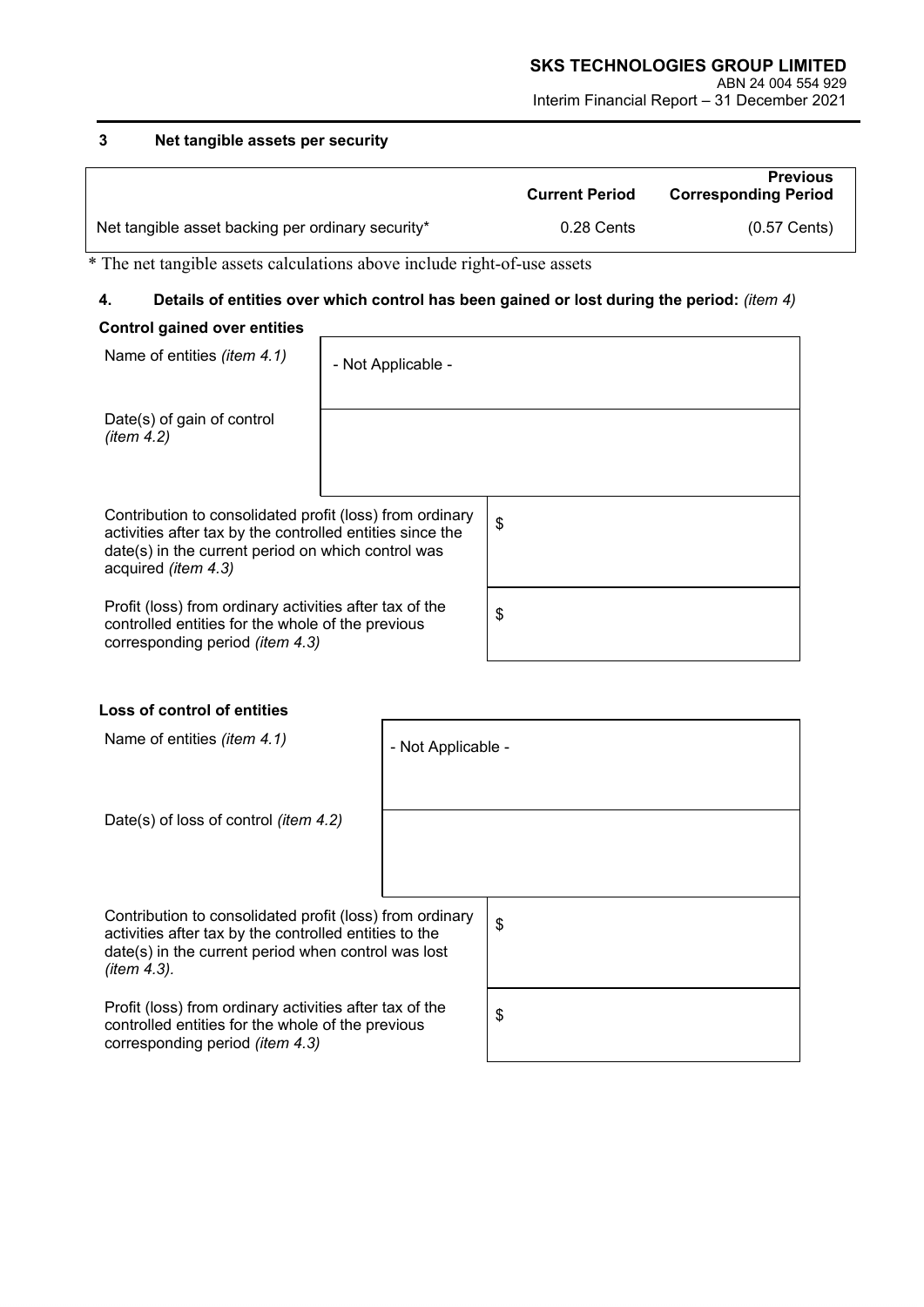### 5. **Dividends** *(item 5)*

|                                                                                          | Date of payment | <b>Total amount of dividend</b> |
|------------------------------------------------------------------------------------------|-----------------|---------------------------------|
| Interim dividend<br>year ended 30 June 2021<br>Final dividend<br>year ended 30 June 2021 |                 | Nil                             |
|                                                                                          |                 | Nil                             |

### **Amount per security**

|                 |               | Amount per<br>security | Franked<br>amount per<br>security at | Amount per<br>security of foreign<br>sourced dividend |
|-----------------|---------------|------------------------|--------------------------------------|-------------------------------------------------------|
|                 |               |                        | $%$ tax                              |                                                       |
| Total dividend: | Current year  | Nil                    | Nil                                  | Nil                                                   |
|                 | Previous year | Nil                    | Nil                                  | Nil                                                   |

### **Total dividend on all securities**

 $\overline{\Gamma}$ 

Ordinary securities (each class separately)

| Current period \$A'000 | Previous corresponding<br>Period - \$A'000 |  |
|------------------------|--------------------------------------------|--|
| Nil                    | Nil                                        |  |

#### **6. Details of dividend or distribution reinvestment plans in operation are described below** *(item 6)***:**

| - Not Applicable - |  |  |  |
|--------------------|--|--|--|
|                    |  |  |  |
|                    |  |  |  |

The last date(s) for receipt of election notices for participation in the dividend or distribution reinvestment .<br>plan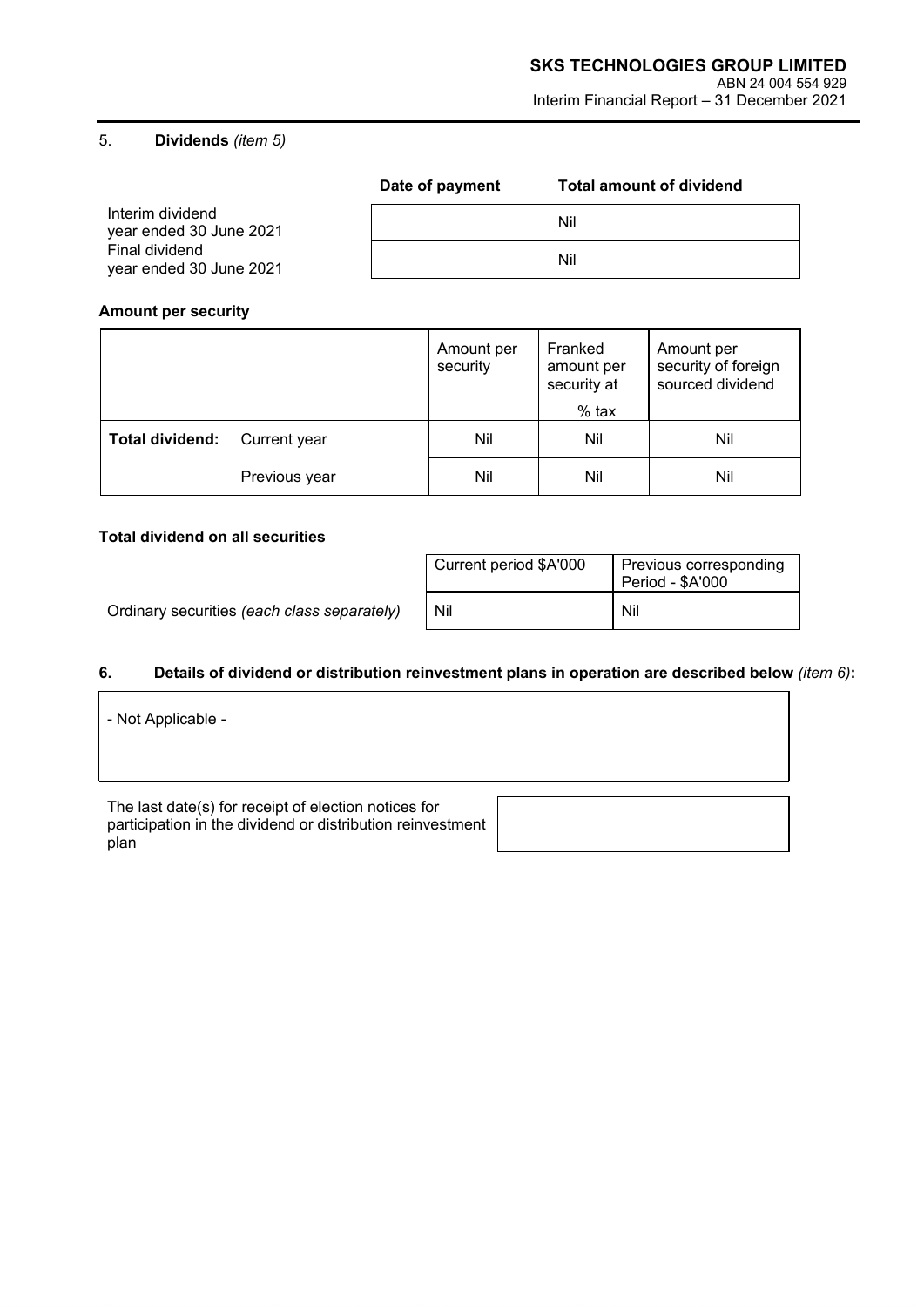# **7. Details of associates and joint venture entities** *(item 7)*

| Name of associate or joint venture entity | %Securities held |
|-------------------------------------------|------------------|
| - Not Applicable -                        |                  |
|                                           |                  |
|                                           |                  |

#### **Aggregate share of profits (losses) of associates and joint venture entities**

| Group's share of associates' and joint venture<br>entities':           | 2021<br>\$ | 2020<br>\$ |
|------------------------------------------------------------------------|------------|------------|
| Profit (loss) from ordinary activities before tax                      |            |            |
| Income tax on ordinary activities                                      |            |            |
| Net profit (loss) from ordinary activities after<br>tax                |            |            |
| Adjustments                                                            |            |            |
| Share of net profit (loss) of associates and<br>joint venture entities |            |            |

### **8. The financial information provided in the Appendix 4D is based on the half year condensed financial report (attached).**

# **9. Independent review of the financial report** *(item 9)*

The financial report has been independently reviewed by the auditors DFK BKM Audit Services. The independent auditor's review report was unqualified.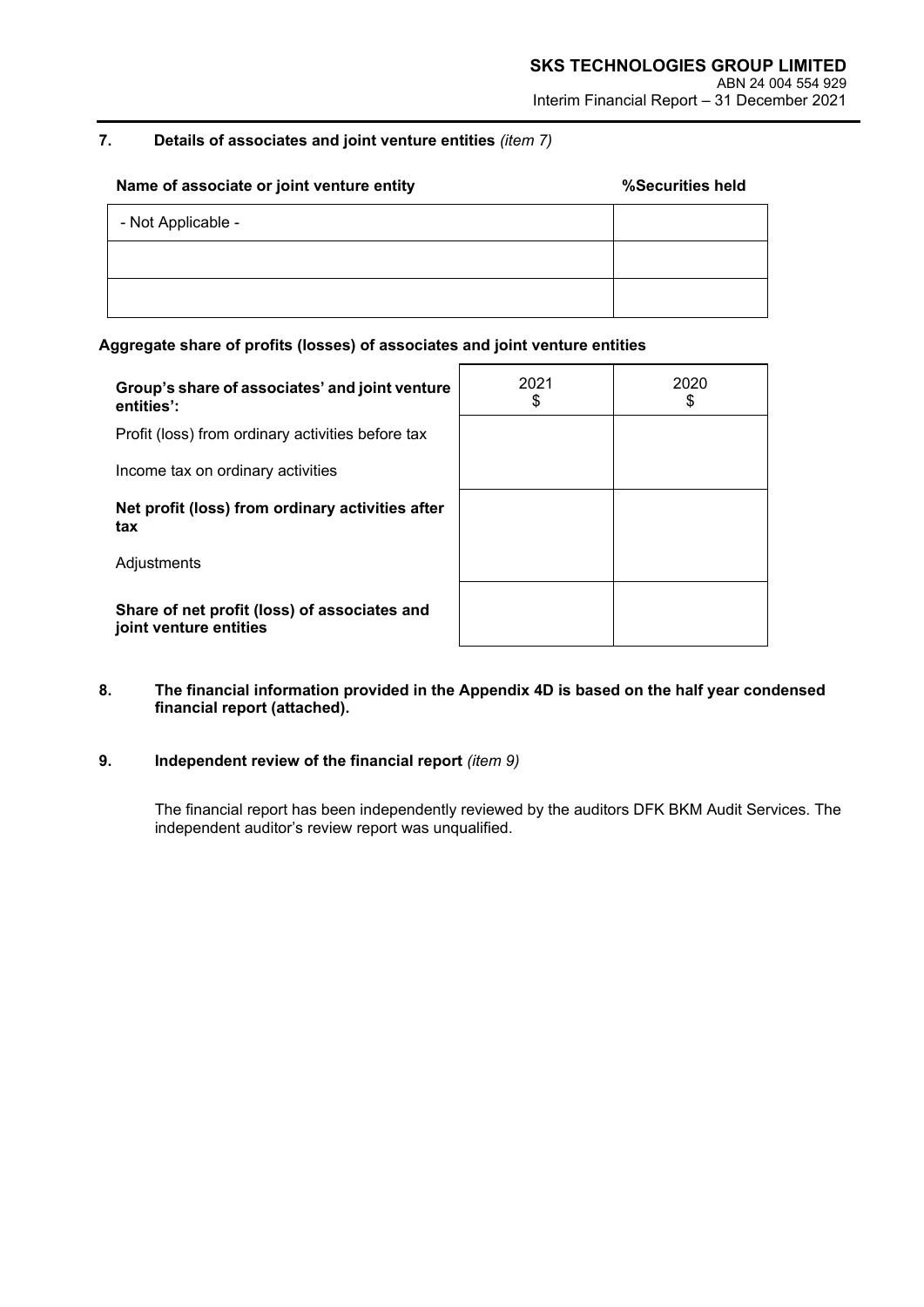

# **SKS TECHNOLOGIES GROUP LIMITED and Controlled Entities**

**ABN 24 004 554 929** 

**Financial Report for the half-year ended 31 December 2021**

**The half-year financial report is to be read in conjunction with the financial report for the year ended 30 June 2021**

Audiovisual/IT, Electrical and Communication Networks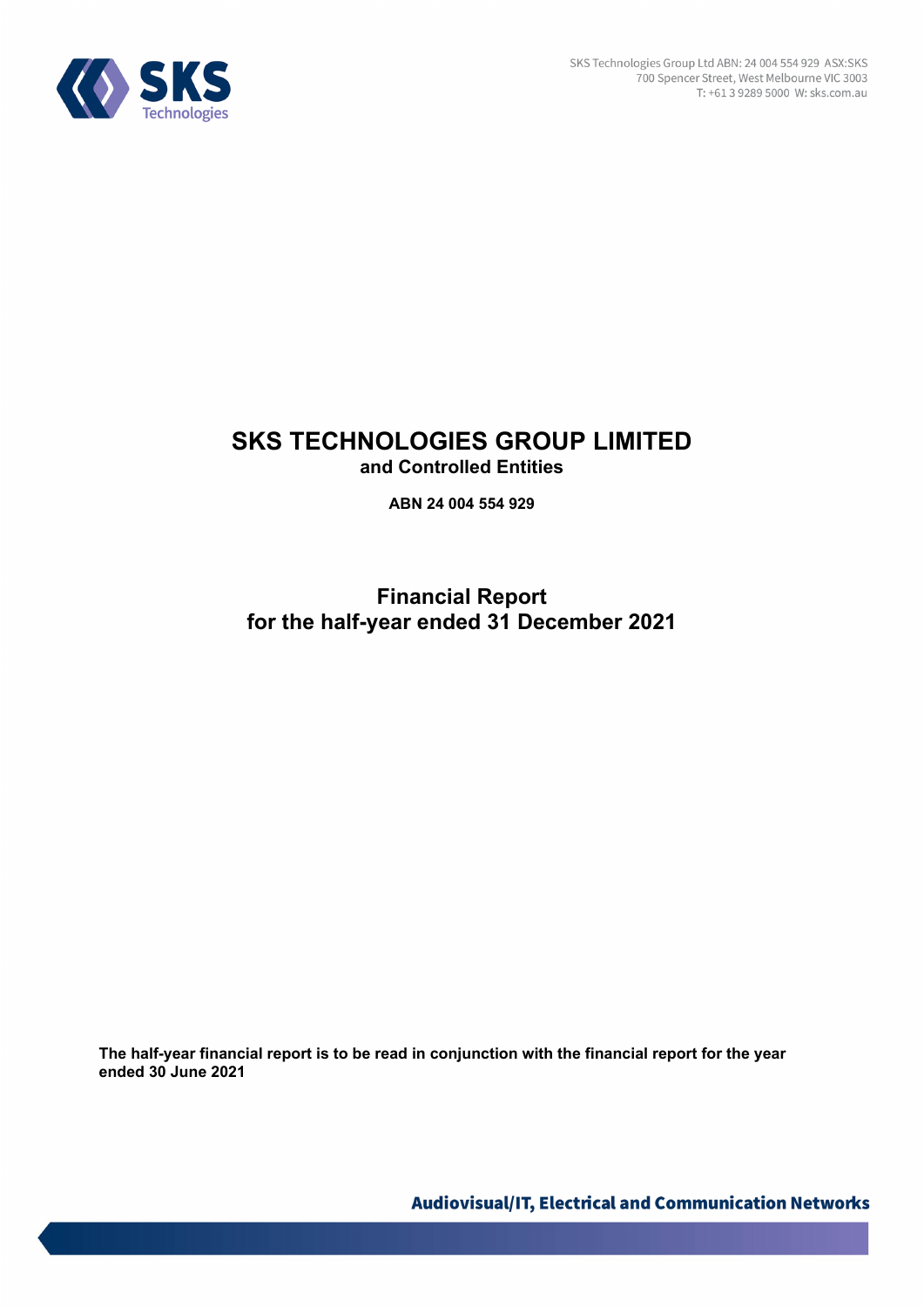# **TABLE OF CONTENTS**

|                                                                                      | Page |
|--------------------------------------------------------------------------------------|------|
| Directors' Report                                                                    | 2    |
| Auditor's Independence Declaration                                                   | 4    |
| Condensed Consolidated Statement of Profit or Loss and Other<br>Comprehensive Income | 5    |
| Condensed Consolidated Statement of Financial Position                               | 6    |
| Condensed Consolidated Statement of Changes in Equity                                | 7    |
| <b>Condensed Consolidated Statement of Cash Flows</b>                                | 8    |
| Notes to the Condensed Consolidated Financial Statements                             | 9    |
| Directors' Declaration                                                               | 16   |
| Independent Auditor's Review Report                                                  | 17   |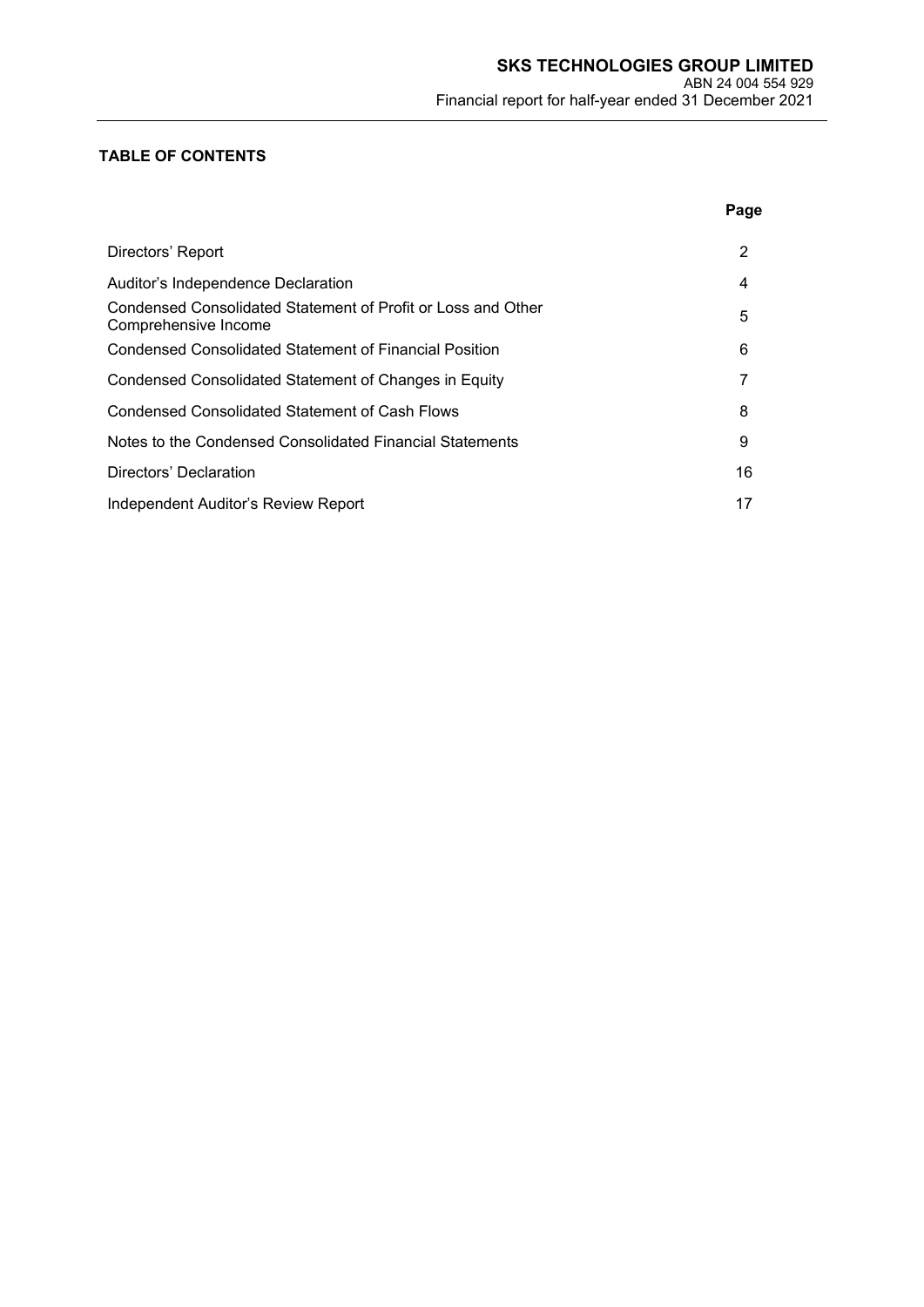#### **Directors' Report**

The directors present their report together with the condensed financial report of the group consisting of SKS Technologies Group Limited and the entities it controlled, for the half-year ended 31 December 2021 and independent auditor's review report thereon.

#### **Directors**

The names of the company's directors in office during the half-year and until the date of this report are set out below. Each of the directors was in office for this entire period, unless otherwise stated.

Peter Jinks, Executive Chairman Greg Jinks, Executive Director Terence Grigg, Non-Executive Director

#### **Review and Results of Operations**

First half trading recorded a group sales revenue (including discontinued operations) of \$28,165,300 compared to \$13,916,068 in the previous corresponding period. The Group reported a net profit from continuing operations of \$1,349,804 for the half year ended 31 December 2021, compared to \$661,735 in the previous corresponding period. The Group reported a total net profit of \$1,348,924 (including discontinued operations) for the half year ended 31 December 2021 compared to \$1,032,971 in the previous corresponding period.

Employee expenses increased 156% to \$11,502,485 (\$4,486,239 half year ended 31 December 2020) and materials increased 77.9% to \$14,886,134 ( \$8,369,001 half year ended 31 December 2020) compared to the previous corresponding period . This was as a result of both sales growth and a contract where materials were primarily supplied by the client.

The results for the half year reflect the impact of the following key matters:

The sales growth in SKS Technologies Pty Ltd has more than doubled compared to the same time last year and increased a further 25% over the second half of last year, despite experiencing some supply chain disruption.

The group currently holds a record order book with a strong pipeline of opportunities across the regions and disciplines in which the group operates. Despite some sectors of the economy struggling with skilled labour shortages the company has not experienced any difficulty in recruiting skilled labour to date, however, the company expects some supply chain disruption for the remainder of the financial year.

During the half the group incurred a bad debt of \$1.26M which was effectively compensated by a one-off payment from the end client on the project.

The Group received government incentives for training schemes of \$471,271 during the period which has associated staff training costs.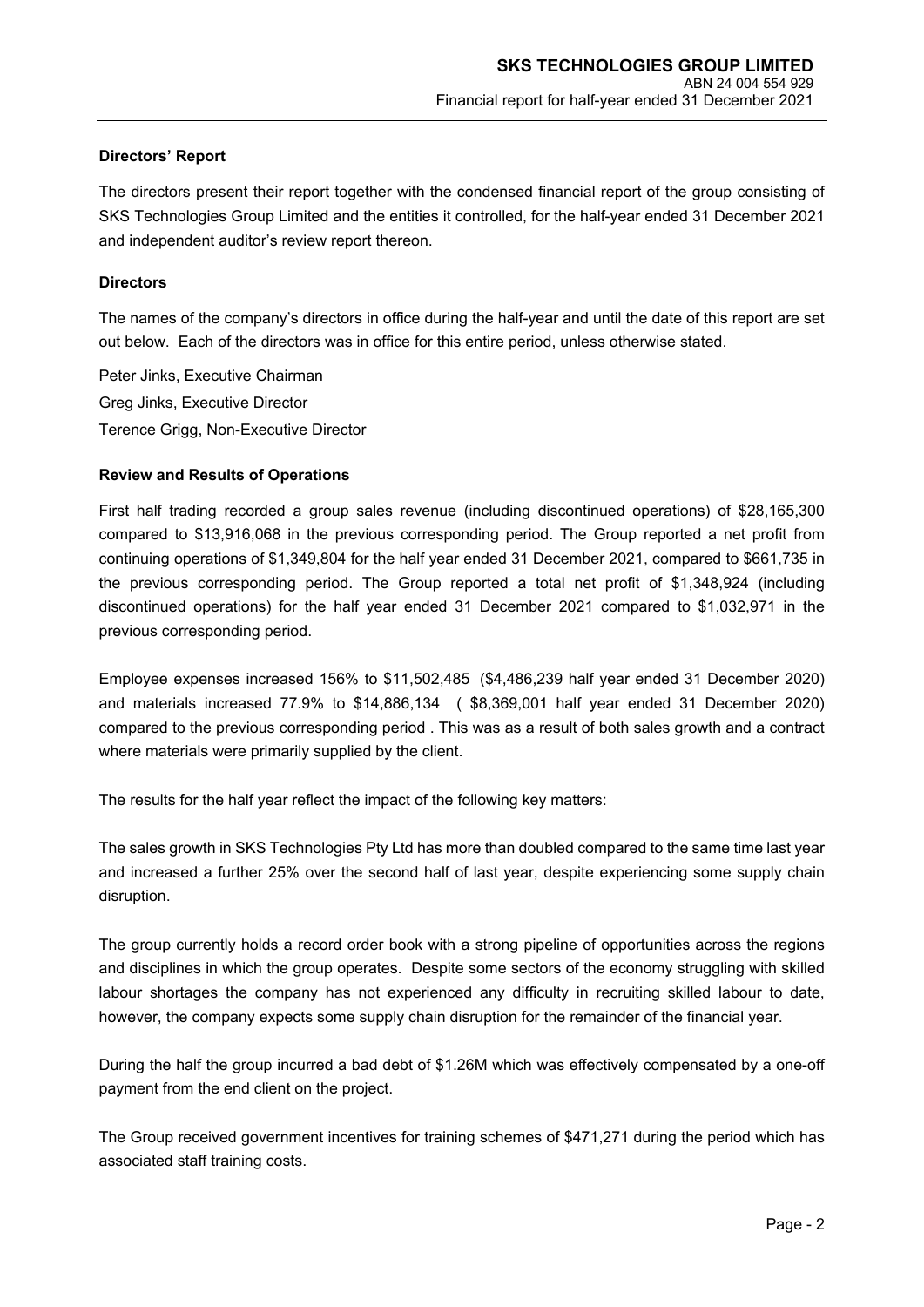### **Directors' Report (Cont'd)**

### **Auditor's Independence Declaration**

A copy of the auditor's independence declaration as required under section 307C of the *Corporations Act 2001* in relation to the review for the half-year is provided with this report on page 4.

#### **Rounding of Amounts**

In accordance with *ASIC Corporations (Rounding in Financial/Directors' Reports) Instrument 2016/191*, the amounts in the directors' report and in the financial report have been rounded to the nearest dollar.

Signed in accordance with a resolution of the directors.

Peter Jinks Executive Chairman

Melbourne

Date: 22 February 2022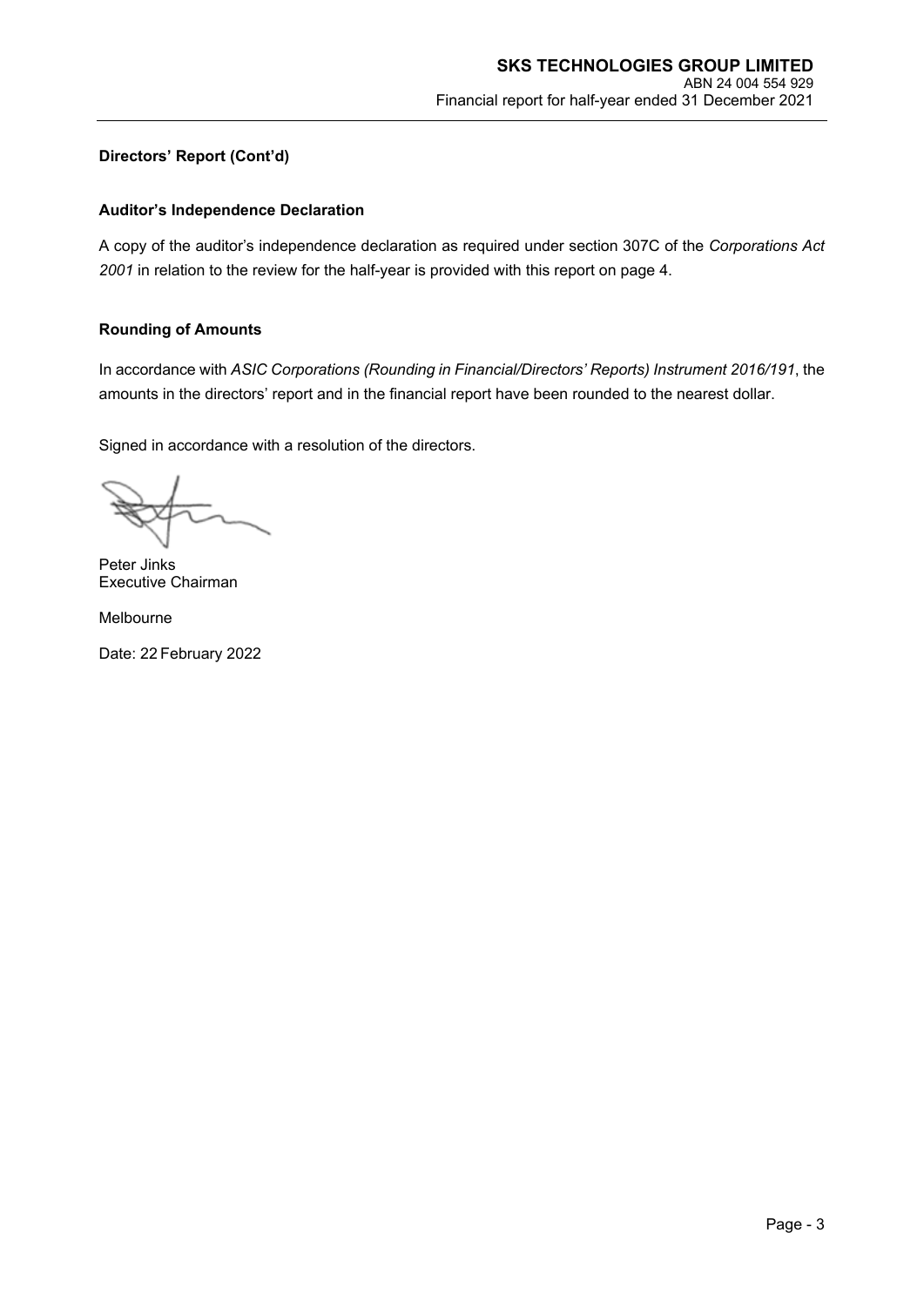

### **AUDITOR'S INDEPENDENCE DECLARATION UNDER SECTION 307C OF THE CORPORATIONS ACT 2001**

# **To the Directors of SKS Technologies Group Limited**

I declare that, to the best of my knowledge and belief, during the half-year ended 31 December 2021 there have been no contraventions of:

- i. the auditor independence requirements as set out in the *Corporations Act 2001* in relation to the review; and
- ii. any applicable code of professional conduct in relation to the review.

DRRBKManditServices

DFK BKM Audit Services

Uam

**Kevin P Adams** Camberwell

Director 22 February 2022



A member firm of DFK International a worldwide association of independent accounting firms and business advisers Liability Limited by a scheme approved<br>under Professional Standards Legislation

Directors Cheree F Woolcock Tim M Kelleher Kevin P Adams



dfkbkm.com.au

+61398040411 L3/689 Burke Road, Camberwell **VIC 3124** PO Box 1163, Camberwell VIC 3124 **BKM Audit Services Pty Ltd** 

ACN 116 958 948 ABN 77 116 958 948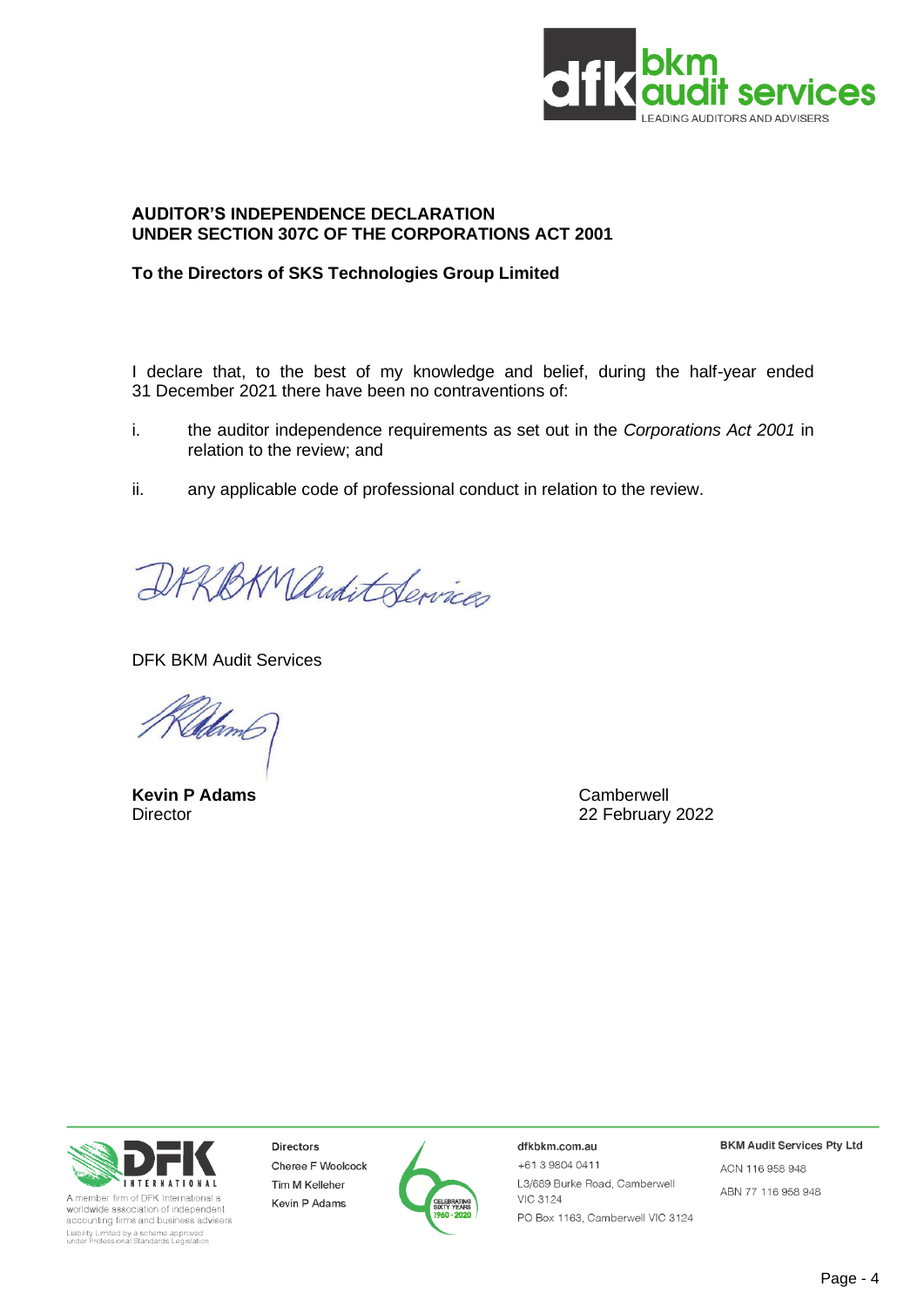# **Condensed Consolidated Statement of Profit or Loss and Other Comprehensive Income for the half-year ended 31 December 2021**

|                                                                                                         |                | Half-year                |                          |  |
|---------------------------------------------------------------------------------------------------------|----------------|--------------------------|--------------------------|--|
|                                                                                                         | <b>Notes</b>   | 31 December<br>2021<br>S | 31 December<br>2020<br>S |  |
| <b>Revenue and Other Income</b>                                                                         |                |                          |                          |  |
| Sales revenue                                                                                           | $\overline{2}$ | 28,165,594               | 13,213,496               |  |
| Other income                                                                                            | $\overline{2}$ | 1,823,097                | 1,387,856                |  |
|                                                                                                         |                | 29,988,691               | 14,601,352               |  |
| <b>Expenses</b>                                                                                         |                |                          |                          |  |
| Raw material, Consumables, and logistics                                                                |                | (14,886,134)             | (8,369,001)              |  |
| Occupancy expenses                                                                                      |                | (94, 950)                | (49, 732)                |  |
| <b>Employee Benefits Expense</b>                                                                        |                | (11,502,485)             | (4,486,239)              |  |
| Administration expenses                                                                                 |                | (716, 115)               | (640, 885)               |  |
| Impairment loss                                                                                         | $\overline{2}$ | (1,264,579)              |                          |  |
| Depreciation and amortisation                                                                           |                | (404, 568)               | (253, 737)               |  |
| Finance costs                                                                                           |                | (190, 056)               | (140, 023)               |  |
| <b>Total expenses</b>                                                                                   |                | (29,058,887)             | (13,939,617)             |  |
| Profit before income tax expense from<br>continuing operations                                          |                | 929,804                  | 661,735                  |  |
| Income tax benefit                                                                                      | 5              | 420,000                  |                          |  |
| <b>Profit from continuing operations</b>                                                                |                | 1,349,804                | 661,735                  |  |
| (Loss)/ Profit after tax from discontinued<br>operations                                                | 3              | (880)                    | 371,236                  |  |
| Other comprehensive income for half-year                                                                |                |                          |                          |  |
| Total comprehensive Income for half-year                                                                |                | 1,348,924                | 1,032,971                |  |
| Earnings per share (cents per share) for<br>profit attributable to the equity holders of<br>the entity: |                |                          |                          |  |
| Basic earnings per share - Continuing<br>Operations                                                     |                | 1.25                     | 0.66                     |  |
| Basic earnings per share - Discontinued<br>Operations                                                   |                | 0.00                     | 0.37                     |  |
| Diluted earnings per share - Continuing<br>Operations                                                   |                | 1.25                     | 0.66                     |  |
| Diluted earnings per share - Discontinued<br>Operations                                                 |                | 0.00                     | 0.37                     |  |

The accompanying notes forms part of these Financial Statements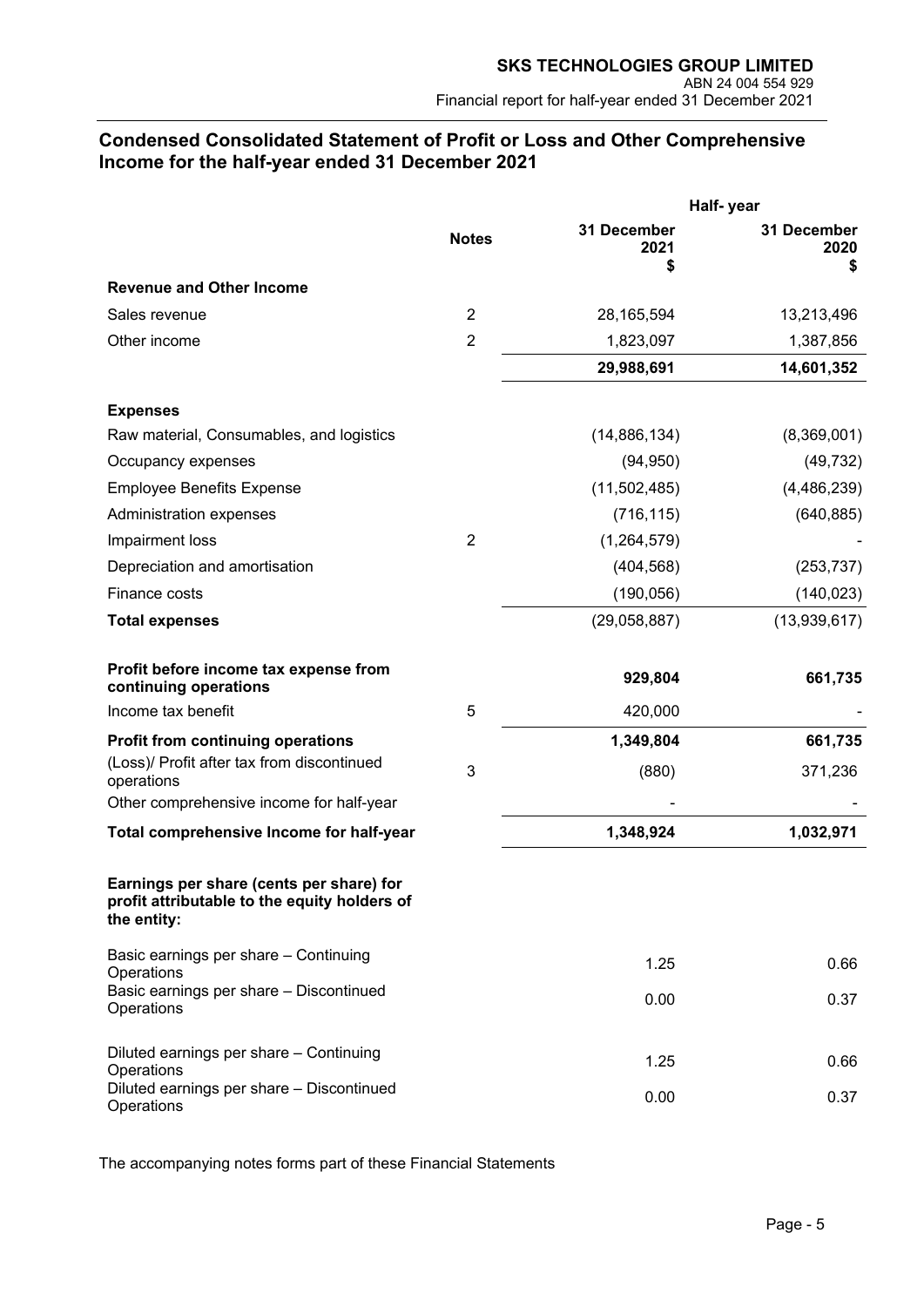# **Condensed Consolidated Statement of Financial Position as at 31 December 2021**

|                                      | <b>Notes</b>   | 31 December<br>2021 | 30 June<br>2021 |
|--------------------------------------|----------------|---------------------|-----------------|
| <b>Current assets</b>                |                | \$                  | \$              |
| Cash and cash equivalents            |                | 52,293              | 109,194         |
| Trade and other receivables          |                | 11,327,905          | 11,477,070      |
| Inventories                          |                | 8,003               | 46,490          |
| Other current assets                 |                | 777,051             | 123,659         |
| <b>Total current assets</b>          |                | 12,165,252          | 11,756,413      |
| <b>Non-current assets</b>            |                |                     |                 |
| Trade and other receivables          |                | 195,753             |                 |
| Other non-current assets             |                | 64,614              | 140,014         |
| Plant and equipment                  |                | 1,419,539           | 1,381,380       |
| <b>Right of Use Assets</b>           |                | 1,400,764           | 928,647         |
| Intangible assets                    |                | 1,908,722           | 1,898,131       |
| <b>Deferred Tax Asset</b>            | 5              | 960,000             | 540,000         |
| <b>Total non-current assets</b>      |                | 5,949,392           | 4,888,172       |
| <b>Total assets</b>                  |                | 18,114,644          | 16,644,585      |
| <b>Current liabilities</b>           |                |                     |                 |
| Trade and other payables             |                | 10,376,902          | 11,230,943      |
| <b>Borrowings</b>                    | 6              | 209,041             |                 |
| <b>R&amp;D liability</b>             |                | 500,820             | 500,820         |
| Provisions                           |                | 1,236,449           | 858,996         |
| Lease liabilities                    |                | 572,894             | 448,532         |
| <b>Total current liabilities</b>     |                | 12,896,106          | 13,039,291      |
| <b>Non-current liabilities</b>       |                |                     |                 |
| R&D liability                        |                | 485,876             | 821,480         |
| Provisions                           |                | 19,284              | 24,711          |
| Lease liabilities                    |                | 1,544,930           | 939,579         |
| <b>Total non-current liabilities</b> |                | 2,050,090           | 1,785,770       |
| <b>Total Liabilities</b>             |                | 14,946,196          | 14,825,061      |
|                                      |                |                     |                 |
| <b>Net assets</b>                    |                | 3,168,448           | 1,819,524       |
| <b>Equity</b>                        |                |                     |                 |
| Contributed capital                  | $\overline{7}$ | 22,085,702          | 22,085,702      |
| <b>Accumulated losses</b>            |                | (18, 917, 254)      | (20, 266, 178)  |
| <b>Total equity</b>                  |                | 3,168,448           | 1,819,524       |
|                                      |                |                     |                 |

The accompanying notes forms part of these Financial Statements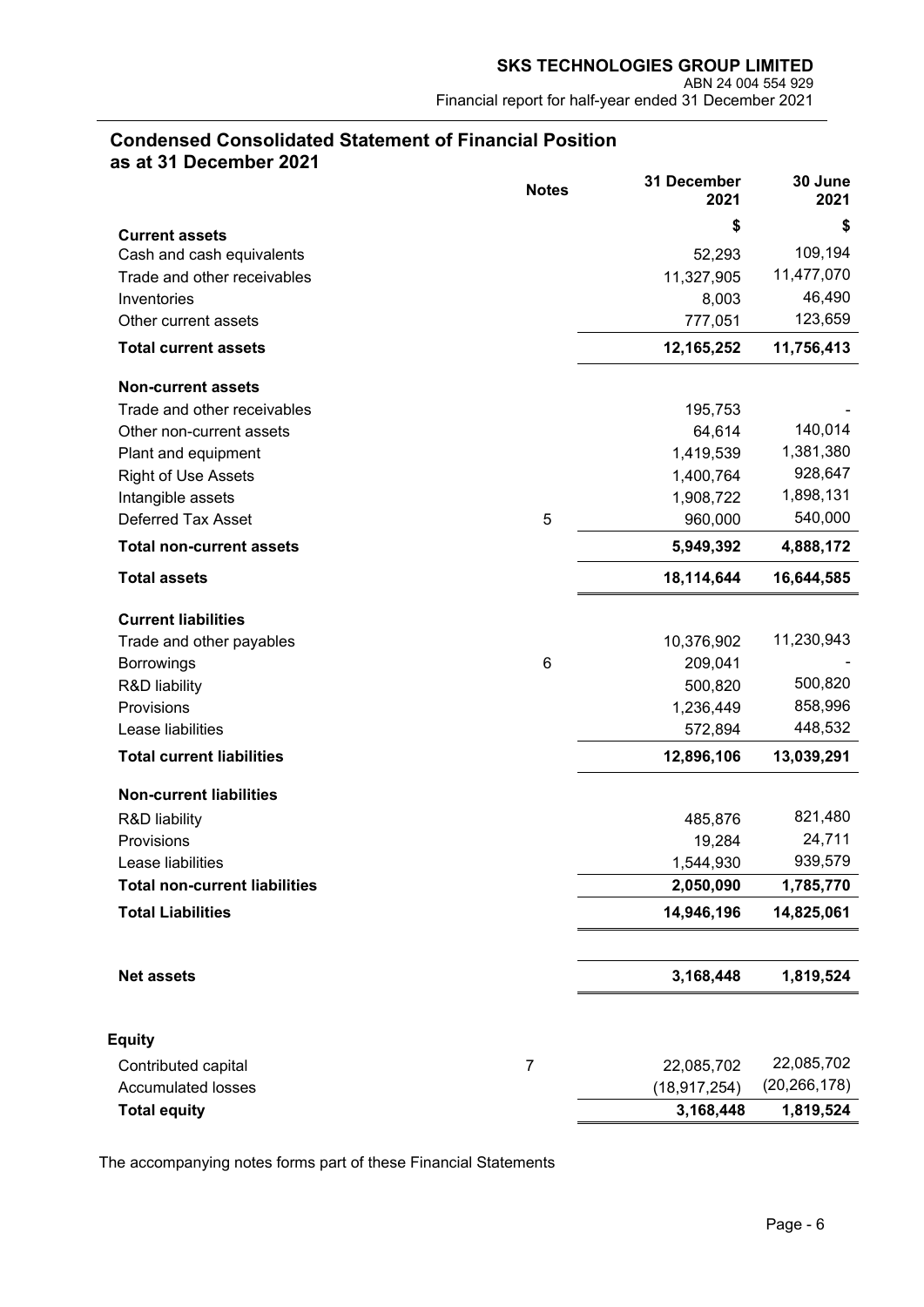# **Condensed Consolidated Statement of Changes in Equity**

| Half-year ended 31 December 2020      |                                    |                                    |                              |
|---------------------------------------|------------------------------------|------------------------------------|------------------------------|
| <b>Consolidated</b>                   | <b>Contributed</b><br>equity<br>\$ | <b>Accumulated</b><br>losses<br>\$ | <b>Total</b><br>equity<br>\$ |
| At 1 July 2020                        | 20,658,305                         | (22, 432, 641)                     | (1,774,336)                  |
| Shares buy back- Unmarketable parcels | (13,084)                           |                                    | (13,084)                     |
| Profit for the half year              |                                    | 1,032,971                          | 1,032,971                    |
| At 31 December 2020                   | 20,645,221                         | (21, 399, 670)                     | (754, 449)                   |

| Half-year ended 31 December 2021 |                                    |                                           |                       |
|----------------------------------|------------------------------------|-------------------------------------------|-----------------------|
| <b>Consolidated</b>              | <b>Contributed</b><br>equity<br>\$ | <b>Accumulated</b><br><b>losses</b><br>\$ | Total<br>equity<br>\$ |
| At 1 July 2021                   | 22,085,702                         | (20, 266, 178)                            | 1,819,524             |
| Profit for the half year         |                                    | 1.348.924                                 | 1,348,924             |
| At 31 December 2021              | 22,085,702                         | (18, 917, 254)                            | 3,168,448             |

The accompanying notes forms part of these Financial Statements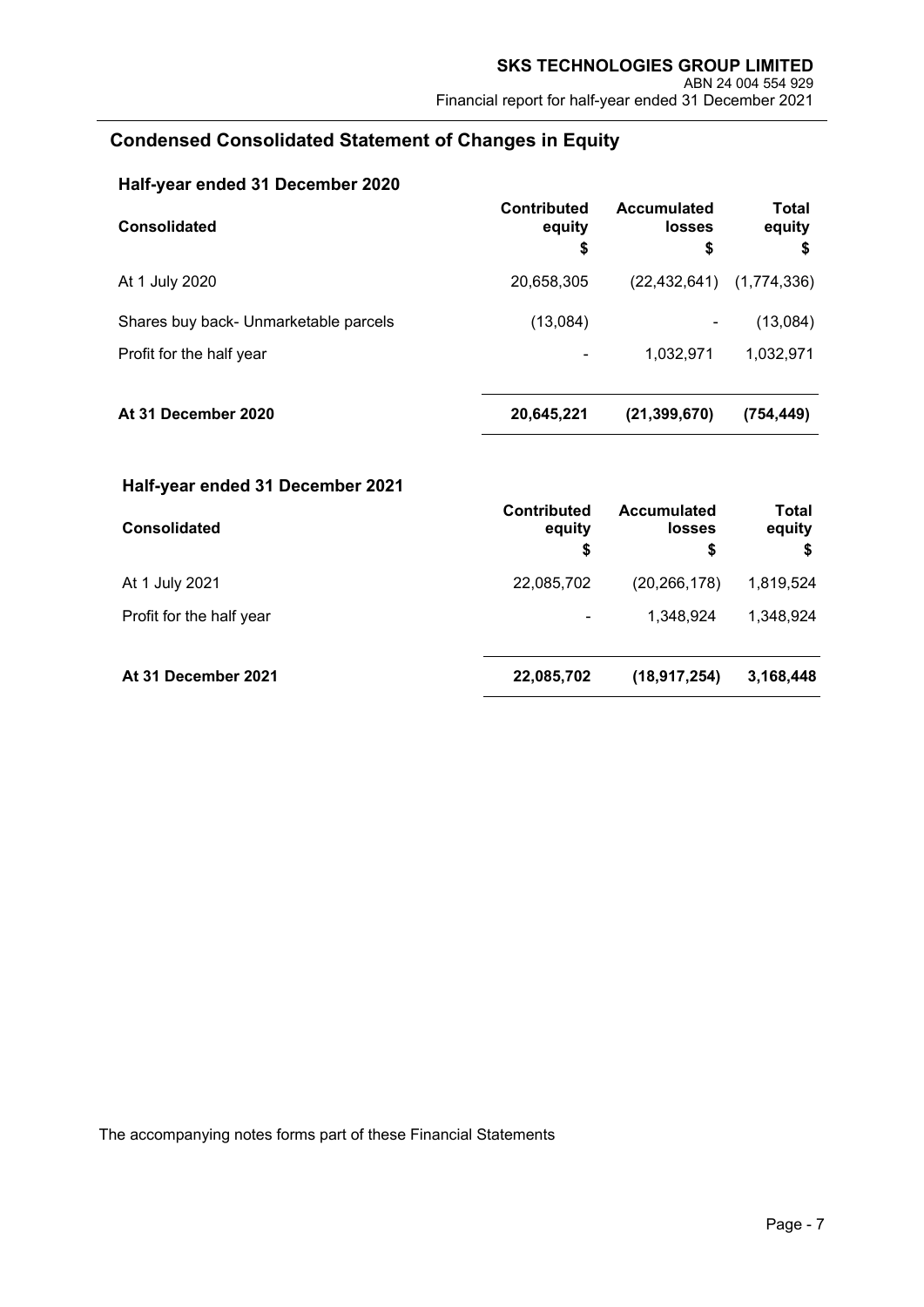# **Condensed Consolidated Statement of Cash Flows for the half-year ended 31 December 2021**

|                                                           | Half-year                 |                           |
|-----------------------------------------------------------|---------------------------|---------------------------|
|                                                           | 31 December<br>2021<br>\$ | 31 December<br>2020<br>\$ |
| Cash flows from operating activities                      |                           |                           |
| Receipts from customers                                   | 31,786,708                | 16,229,438                |
| Receipts from government incentives                       | 471,271                   | 1,299,200                 |
| Payments to suppliers and employees                       | (31, 507, 027)            | (15,691,092)              |
| Interest received                                         | 230                       | 202                       |
| Interest paid on Lease liability                          | (48, 759)                 | (33, 802)                 |
| Interest paid                                             | (151, 401)                | (77, 773)                 |
| Net cash flows from operating activities                  | 551,022                   | 1,726,173                 |
| <b>Cash flows from investing activities</b>               |                           |                           |
| Payment for plant and equipment                           | (319, 405)                | (3,251)                   |
| Proceeds from disposal of plant and equipment             | 2,000                     | 9,089                     |
| Payments for intangibles                                  | (21, 801)                 | (24, 811)                 |
| Payment for bank guarantee                                | (51, 321)                 | (26, 782)                 |
| Proceeds from sale of discontinued operations             | 81,162                    | 1,022,409                 |
| Net cash flows (used in)/ from investing activities       | (309, 365)                | 976,654                   |
| <b>Cash flows from financing activities</b>               |                           |                           |
| Payment for share buy back                                |                           | (13,084)                  |
| Payment of lease liability                                | (253, 105)                | (215, 218)                |
| Proceeds from borrowings                                  | 30,065,498                | 14,287,753                |
| Repayments of borrowings                                  | (29, 856, 457)            | (15,689,341)              |
| Repayment of R&D liability                                | (254, 494)                | (250, 410)                |
| Net cash flows (used in) financing activities             | (298, 558)                | (1,880,300)               |
| Net (decrease) / increase in cash and cash<br>equivalents | (56, 901)                 | 822,527                   |
| Cash and cash equivalents at beginning of half year       | 109,194                   | 229,005                   |
| Cash and cash equivalents at end of the half year         | 52,293                    | 1,051,532                 |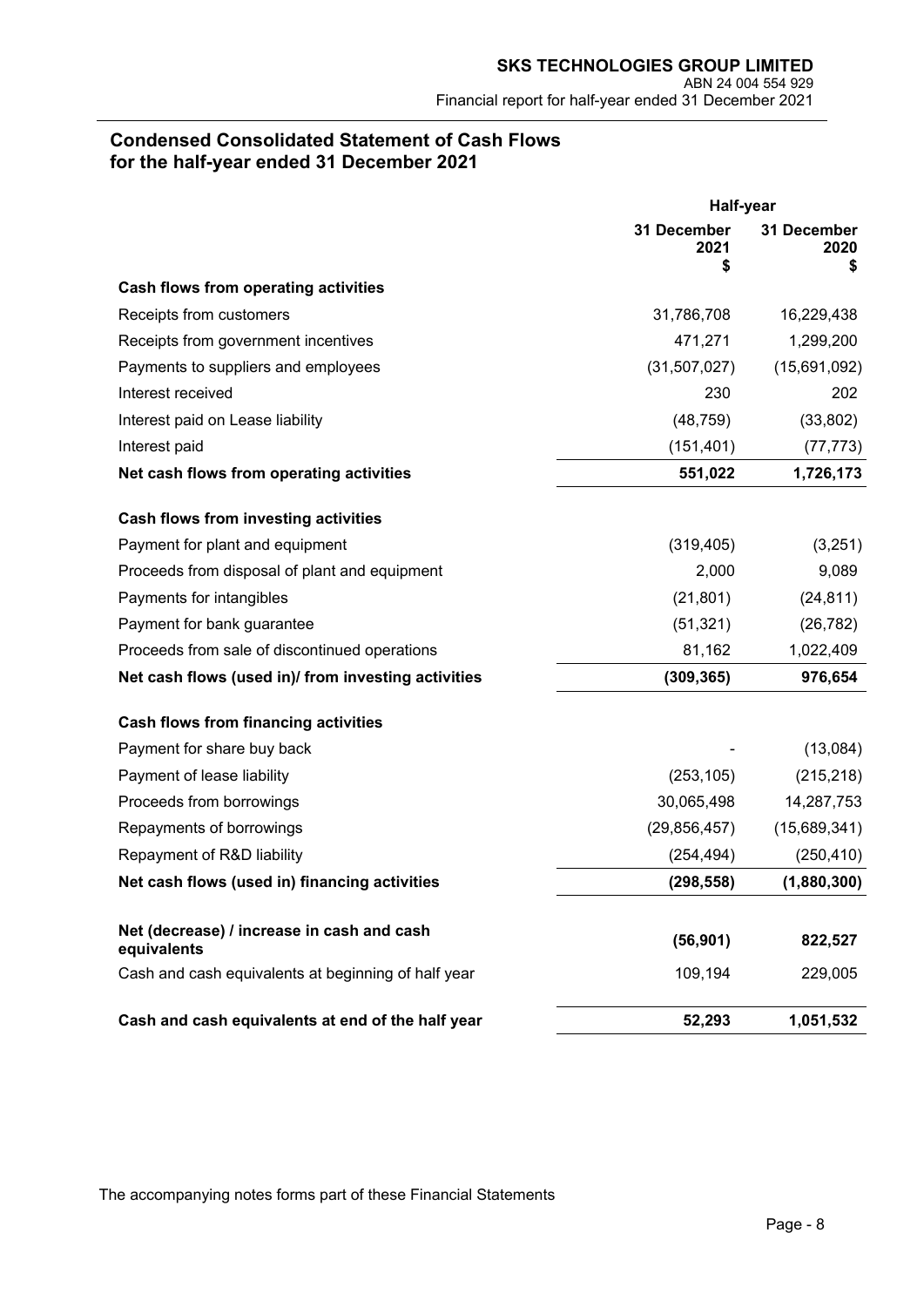## **1. Basis of Preparation of the Half-Year Financial Report**

The condensed consolidated half-year financial report does not include all notes of the type normally included within the annual financial report. It is recommended that this half-year financial report be read in conjunction with the annual financial report for the year ended 30 June 2021 and any public announcements made by SKS Technologies Group Limited during the half-year in accordance with any continuous disclosure obligations arising under the *Corporations Act 2001*.

This condensed half-year financial report covers SKS Technologies Group Limited and controlled entities ("the group"). SKS Technologies Group Limited is a company limited by shares, incorporated and domiciled in Australia. The address of SKS Technologies Group Limited's registered office and principal place of business is 700 Spencer Street, West Melbourne VIC, 3003. SKS Technologies Group Limited is a for-profit entity for the purpose of preparing the financial statements.

The half-year financial report was authorised for issue by the directors as at the date of the director's report.

#### **(a) Basis of accounting**

This condensed consolidated half-year financial report has been prepared in accordance with Australian Accounting Standard AASB 134 *Interim Financial Reporting*, as appropriate for for-profit entities, and the *Corporations Act 2001*. Compliance with AASB 134, as appropriate for for-profit entities, ensures compliance with International Financial Reporting Standard IAS 34 *Interim Financial Reporting*.

The half-year financial report has been prepared in accordance with the historical cost convention, as modified by revaluations to fair value for certain class of assets as described in the accounting policies.

The accounting policies applied in this half-year financial report are consistent with those of the annual financial report for the year ended 30 June 2021 and the corresponding half-year other than as stated below in Note 1(b).

#### **(b) Summary of the significant accounting policies**

The Group has applied all new and revised Australian Accounting Standards that apply to annual reporting periods beginning on or after 1 July 2021.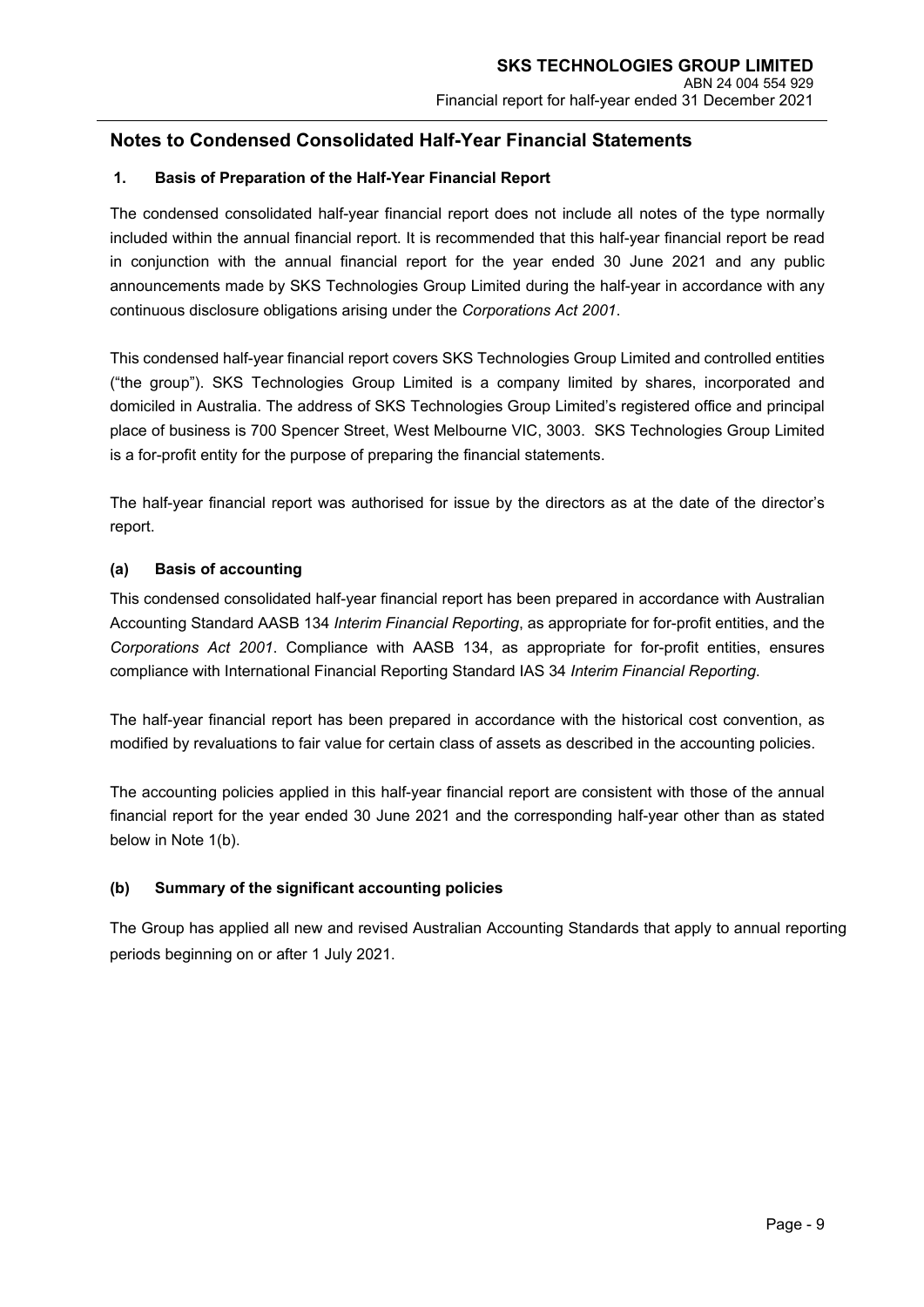### **(c) Going Concern**

The financial report has been prepared on a going concern basis which contemplates the continuity of normal business activities and realisation of assets and settlement of liabilities in the ordinary course of business.

The group generated a profit from continuing operations of \$1,349,804 during the half-year ended 31 December 2021 (half-year ended 31 December 2020 profit of \$661,735), and as at that date, the group's net assets was \$3,168,448 (30 June 2021: net assets position \$1,819,524).

The group produced positive cash flows from operating activities for the half-year ended 31 December 2021 of \$551,022 (half-year ended 31 December 2020: positive \$1,726,173).

The group has prepared a forward forecast 12 months from the date of this report which assumes continuing revenue and profit growth which has been supported by the high levels of work in hand. The cash flow forecast has been stress tested with various revenue and profit assumptions to further support the forecast.

Based on the assessment of the group's ability to achieve its revenue and profit targets, the board believes that the group will continue as a going concern and be able to repay its debts as and when they fall due. The board also acknowledges the group's access to the capital market should additional funding be required.

Accordingly, the financial statements have been prepared on the going concern basis, which contemplates continuity of normal business activities and the realisation of assets and settlement of liabilities in the normal course of business.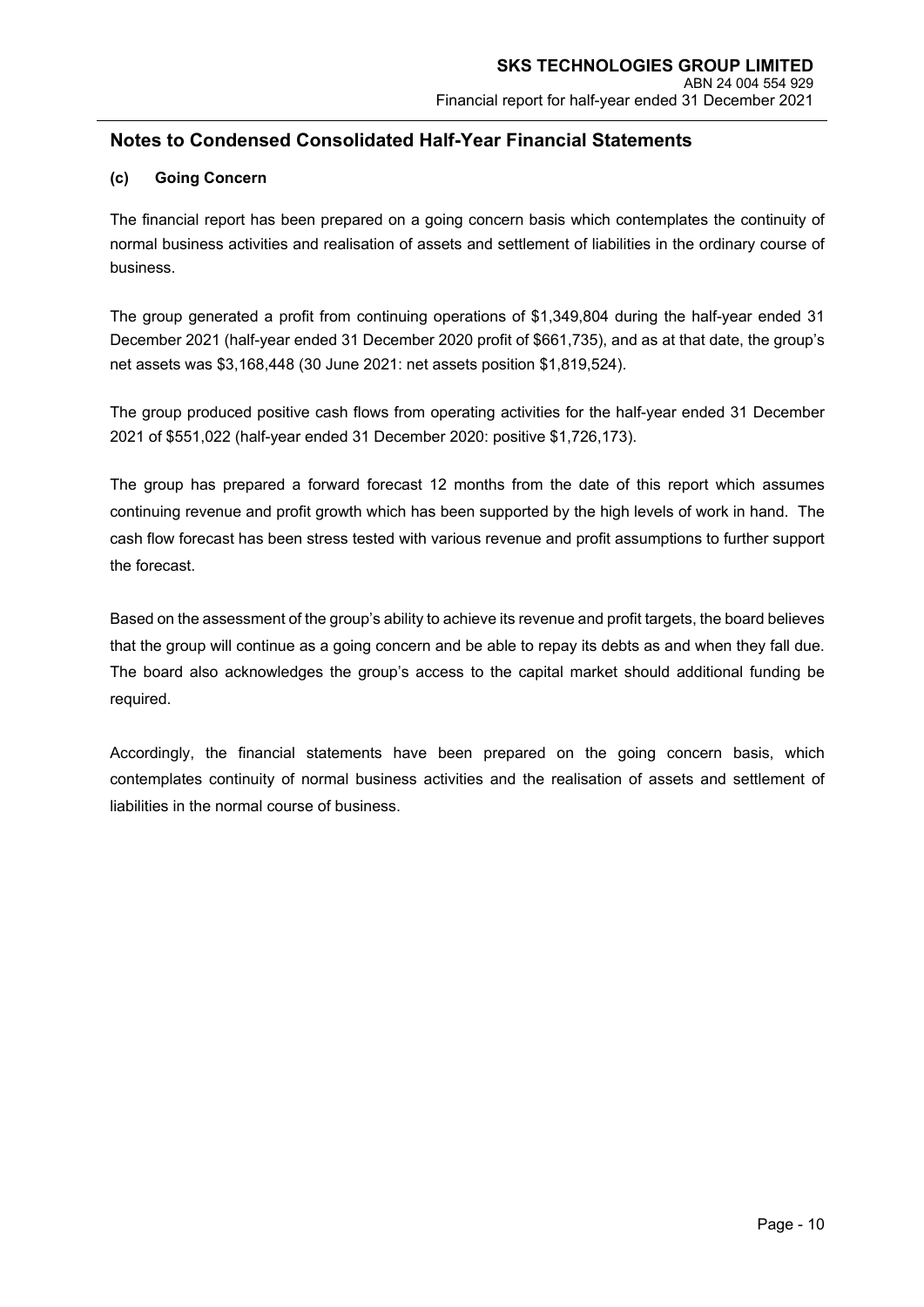## **2. Revenue, Other Income, and Impairment Loss**

|                                                                                                                                                 | 31 December<br>2021<br>\$ | 31 December<br>2020<br>S |
|-------------------------------------------------------------------------------------------------------------------------------------------------|---------------------------|--------------------------|
| <b>Revenue</b>                                                                                                                                  |                           |                          |
| Revenue from services                                                                                                                           | 28,165,594                | 13,213,496               |
|                                                                                                                                                 | 28,165,594                | 13,213,496               |
| Other income                                                                                                                                    |                           |                          |
| Interest income                                                                                                                                 | 293                       | 58                       |
| One off project payment                                                                                                                         | 1,349,160                 |                          |
| Other income*                                                                                                                                   | 473,644                   | 1,387,798                |
|                                                                                                                                                 | 1,823,097                 | 1,387,856                |
| *Other income for the half year ended 31<br>December 2021 comprises of government training<br>incentives whereas other income for the half year |                           |                          |

incentives whereas other income for the half year ended 31 December 2020 comprises of government incentives such as JobKeeper and insurance proceeds.

|                        | 31 December<br>2021 | 31 December<br>2020 |
|------------------------|---------------------|---------------------|
|                        | \$                  | S                   |
| <b>Impairment loss</b> |                     |                     |
| Bad Debt Incurred*     | 1,264,579           | -                   |

\*This bad debt incurred was effectively compensated by a one-off payment from the end client on the project.

### **3. Discontinued Operations**

The group divested its Lighting business and associated business assets in two stages, the Street Column Lighting business on 31 January 2020 and the Commercial Lighting business on 07 August 2020. The results of these discontinued operations for the current and comparative period are presented below.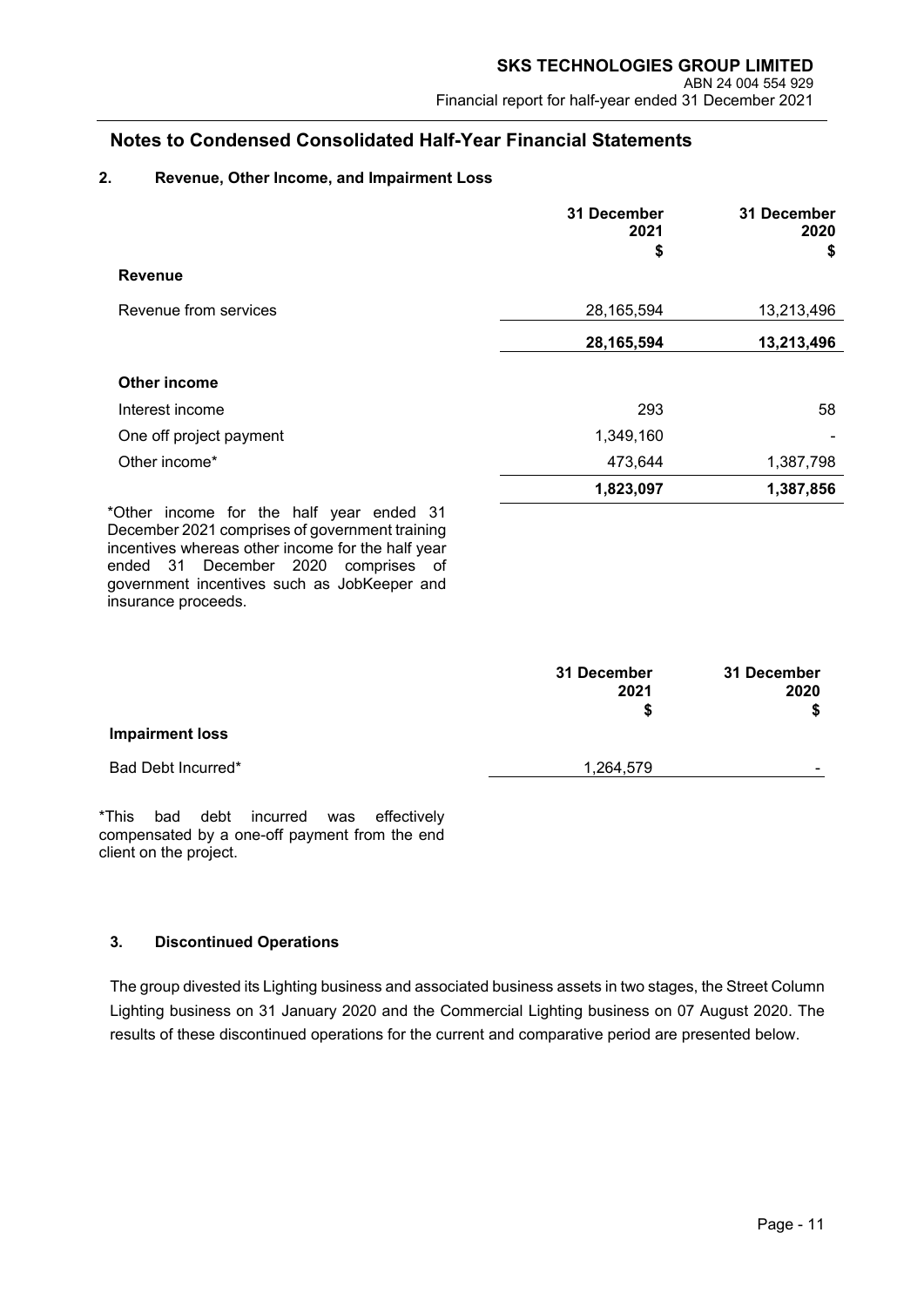## **3. Discontinued Operations (cont'd)**

(a) On 31 January 2020, the group sold the Street lighting business and associated business assets. The results of the discontinued operations for the current and comparative period are presented below:

|                                                                               | 31 Dec 2021<br>S | 31 Dec 2020<br>\$ |
|-------------------------------------------------------------------------------|------------------|-------------------|
| (i) Financial performance information                                         |                  |                   |
| <b>Revenue</b>                                                                |                  |                   |
| Sales revenue                                                                 |                  |                   |
| <b>Total Revenue</b>                                                          |                  |                   |
| <b>Expenses</b>                                                               |                  |                   |
| Total Expenses (excluding depreciation and amortisation)                      |                  | (11, 536)         |
| Depreciation and amortisation                                                 |                  |                   |
| <b>Total Expenses</b>                                                         |                  | (11, 536)         |
| (Loss) before income tax of discontinued operations                           |                  | (11, 536)         |
| Profit on disposal of the discontinued operations before<br><i>income</i> tax |                  | 67,653            |
| Income tax expense                                                            |                  |                   |
| Profit after income tax of discontinued operations                            |                  | 56,117            |
|                                                                               |                  |                   |

### **(ii) Cash flow information**

| Net cash provided from operating activities | - |         |
|---------------------------------------------|---|---------|
| Net cash from investing activities          |   | 312.208 |
| Net cash (used in) financing activities     |   |         |
| Net cash flow                               |   | 312.208 |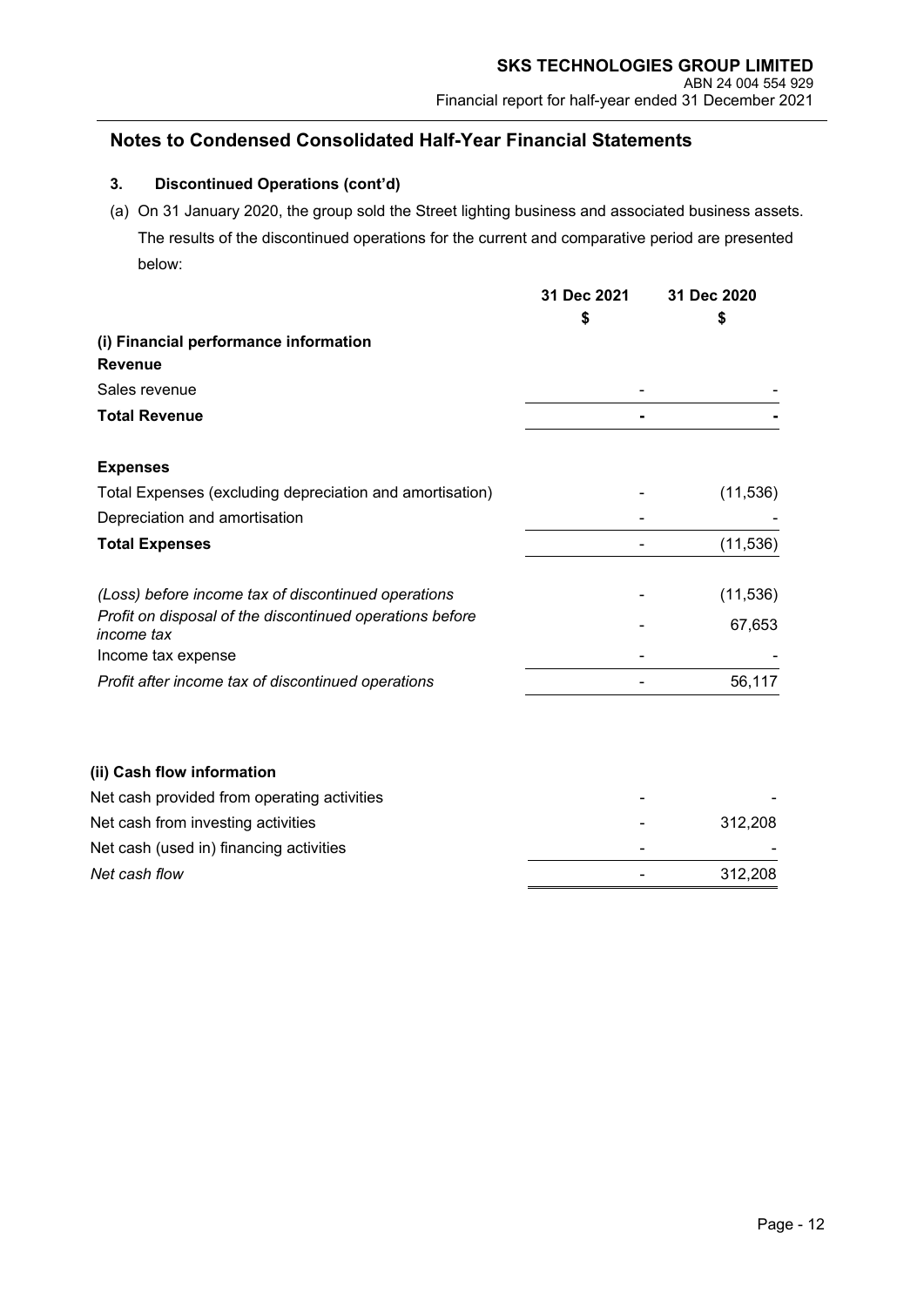## **3. Discontinued Operations (cont'd)**

(b) On 07 August 2020, the group sold the Commercial lighting business and associated business assets. The results of the discontinued operations for the current and comparative period are presented below:

|                                                                        | 31 Dec 2021 | 31 Dec 2020 |
|------------------------------------------------------------------------|-------------|-------------|
|                                                                        | \$          | \$          |
| (i) Financial performance information                                  |             |             |
| <b>Revenue</b>                                                         |             |             |
| Sales revenue                                                          | (294)       | 702,572     |
| Other income                                                           |             | 74,522      |
| <b>Total Revenue</b>                                                   | (294)       | 777,094     |
| <b>Expenses</b>                                                        |             |             |
| Total Expenses (excluding depreciation and amortisation)               |             | (488, 974)  |
| Depreciation and amortisation                                          | (586)       | (8,983)     |
| <b>Total Expenses</b>                                                  | (880)       | (497, 957)  |
| Profit/(Loss) before income tax of discontinued operations             | (880)       | 279,137     |
| Profit on disposal of the discontinued operations before<br>income tax |             | 35,982      |
| Income tax expense                                                     |             |             |
| Profit/(Loss) after income tax of discontinued operations              | (880)       | 315,119     |
|                                                                        |             |             |
| (ii) Cash flow information                                             |             |             |
| Net cash (used in) / from operating activities                         | (328)       | 598,364     |
| Net cash from investing activities                                     |             | 710,202     |
| Net cash (used in) financing activities                                |             | (1,747,396) |
| Net cash flow                                                          | (328)       | (438, 830)  |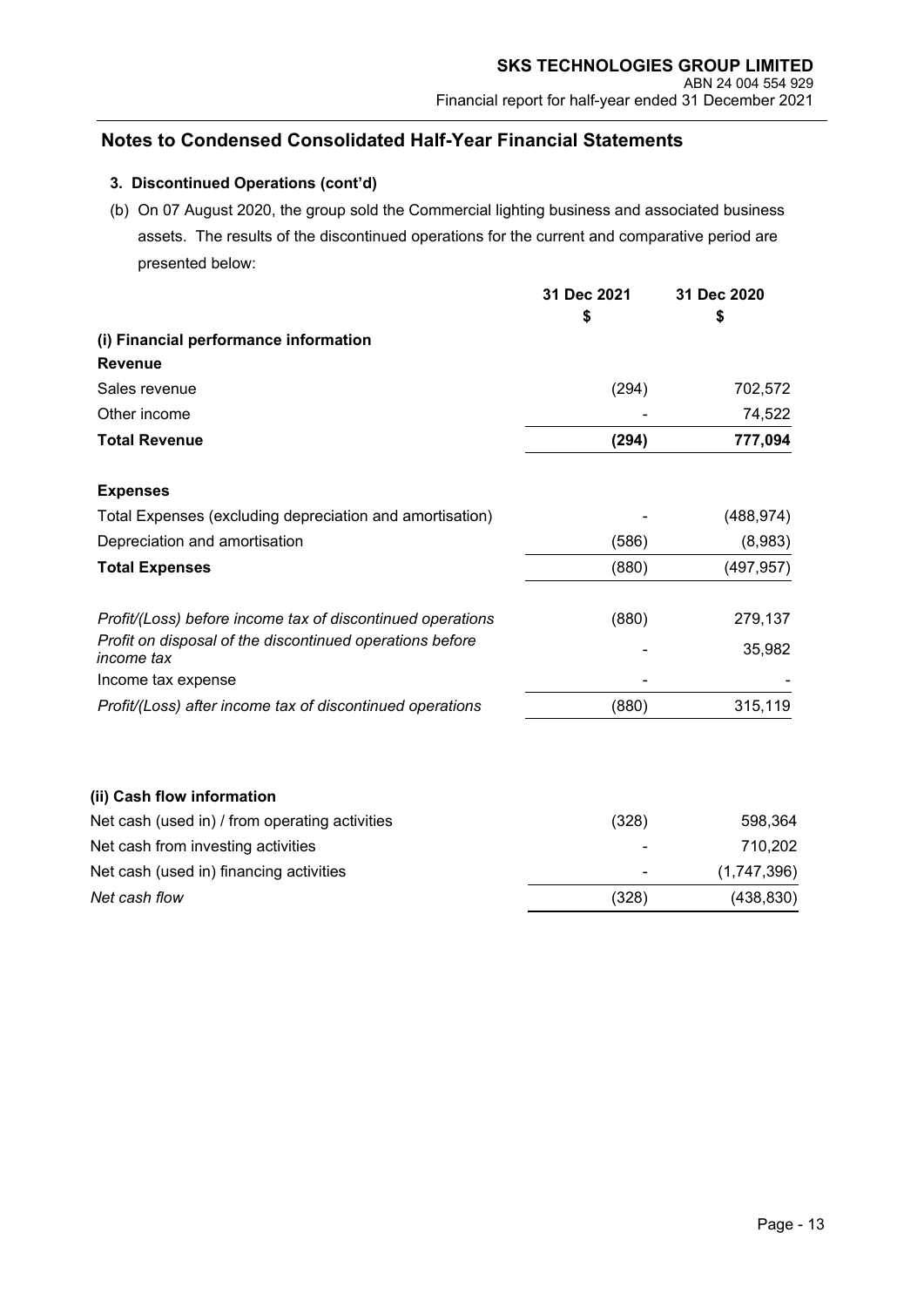#### **4. Dividends Paid or provided for on Ordinary Shares**

There were no dividends proposed or recognised during the half-year ended 31 December 2021.

#### **5. Deferred tax assets**

|                     | 31 December<br>2021 | 30 June<br>2021 |
|---------------------|---------------------|-----------------|
|                     | S                   |                 |
| Deferred tax assets | 960,000             | 540,000         |
|                     | 960,000             | 540,000         |

The increase in the deferred tax asset for the half year ended 31 December 2021 is reflected by income tax benefit of \$420,000.

SKS Technologies Group Limited (parent entity) and its wholly owned subsidiaries have implemented the tax consolidation legislation and have formed a tax-consolidated group from 30 November 2009. The group has \$13,037,088 tax losses carried forward from previous years. The deferred tax asset as at 31 December 2021 is recognised based on the future probable taxable profits of the group. Accordingly, \$960,000 deferred tax asset is recognised at the tax rate of 30% based on forecasted profit.

#### **6. Borrowings**

|                          | 31 December<br>2021 | 30 June<br>2021 |
|--------------------------|---------------------|-----------------|
| Current                  | \$                  |                 |
| Secured:                 |                     |                 |
| Bank and other loans (i) | 209,041             | -               |
|                          | 209,041             |                 |

(i) The current secured borrowings represent the net position of Invoice finance facility undertaken which is secured by a fixed and floating charge over SKS Technologies Group Limited, SKS Technologies Pty Ltd, Dueltek Pty Ltd and SKS Lighting Pty Ltd.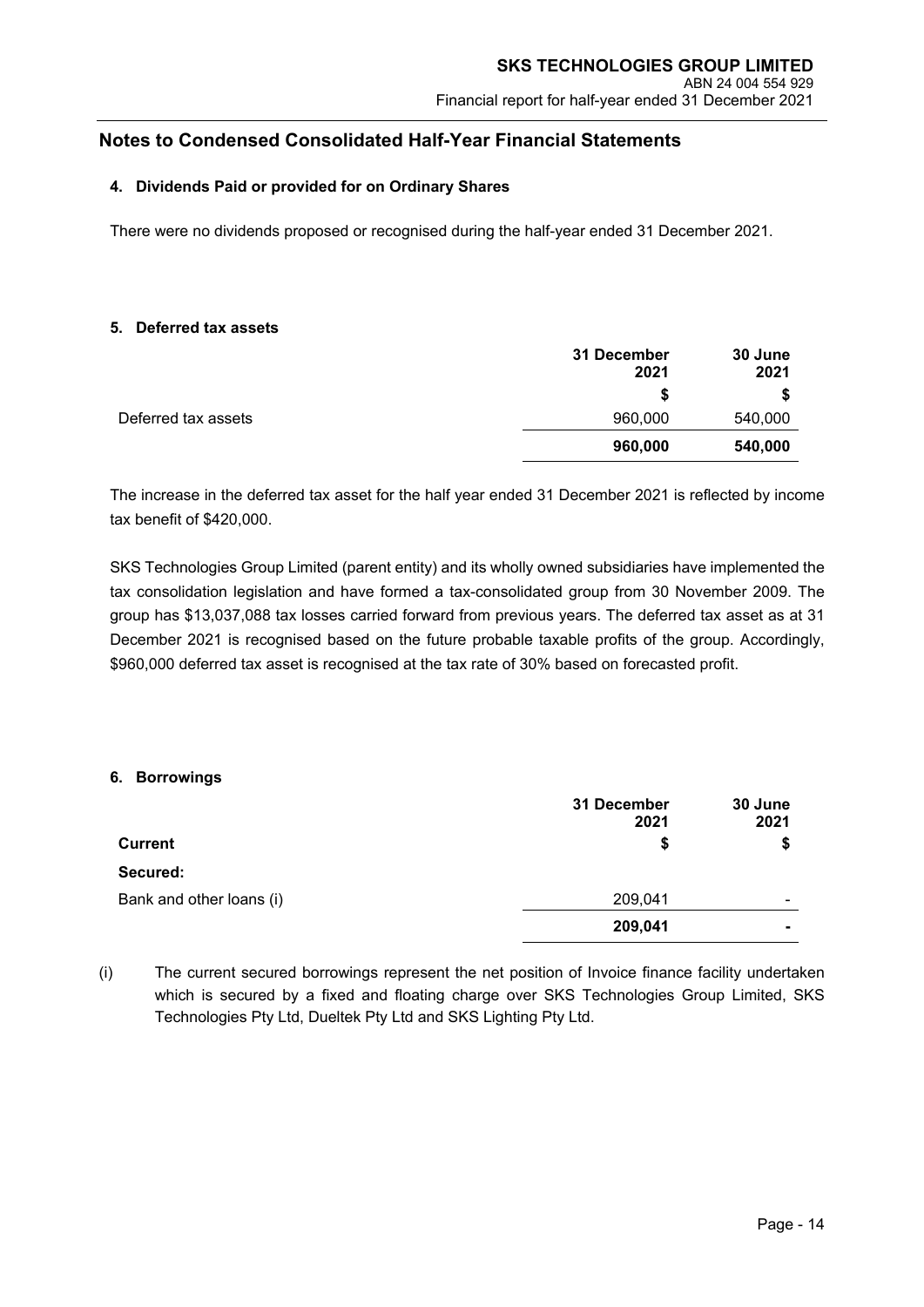#### **7. Contributed Capital**

#### **Movements in shares on issue**

|                                        | <b>Half-Year</b><br>31 Dec 2021 |                | <b>Half-Year</b><br>31 Dec 2020 |            |
|----------------------------------------|---------------------------------|----------------|---------------------------------|------------|
|                                        | <b>No of Shares</b>             | S              | No of Shares                    | \$         |
| Beginning of the half-year             | 107,983,602                     | 22,085,702     | 99,916,704                      | 20,658,305 |
| Shares buyback during the<br>half-year | ۰                               | $\blacksquare$ | (130, 834)                      | (13,084)   |
| End of the half-year                   | 107,983,602                     | 22,085,702     | 99,785,870                      | 20,645,221 |

#### **8. Operating Segments**

The Group operates predominantly in Australia, in the audio-visual, communications, technology and electrical markets which is regarded as a single segment, hence there is no information on operating segments provided in this report.

#### **9. Subsequent Events**

The company has entered into a binding share sale agreement on 20 August 2021 with Integrated Solution Group Queensland Pty Ltd (ISGQ) to buy the shares in the company. As announced to the ASX on 22 February 2022, the company has decided not to proceed with the acquisition.

Other than the above, there were no matters or circumstances specific to SKS Technologies Group Limited that have arisen since 31 December 2021 that have significantly affected or may significantly affect:

- the Group's operation in future financial years or
- the results of those operations in future financial years or
- the Group's state of affairs in future financial years.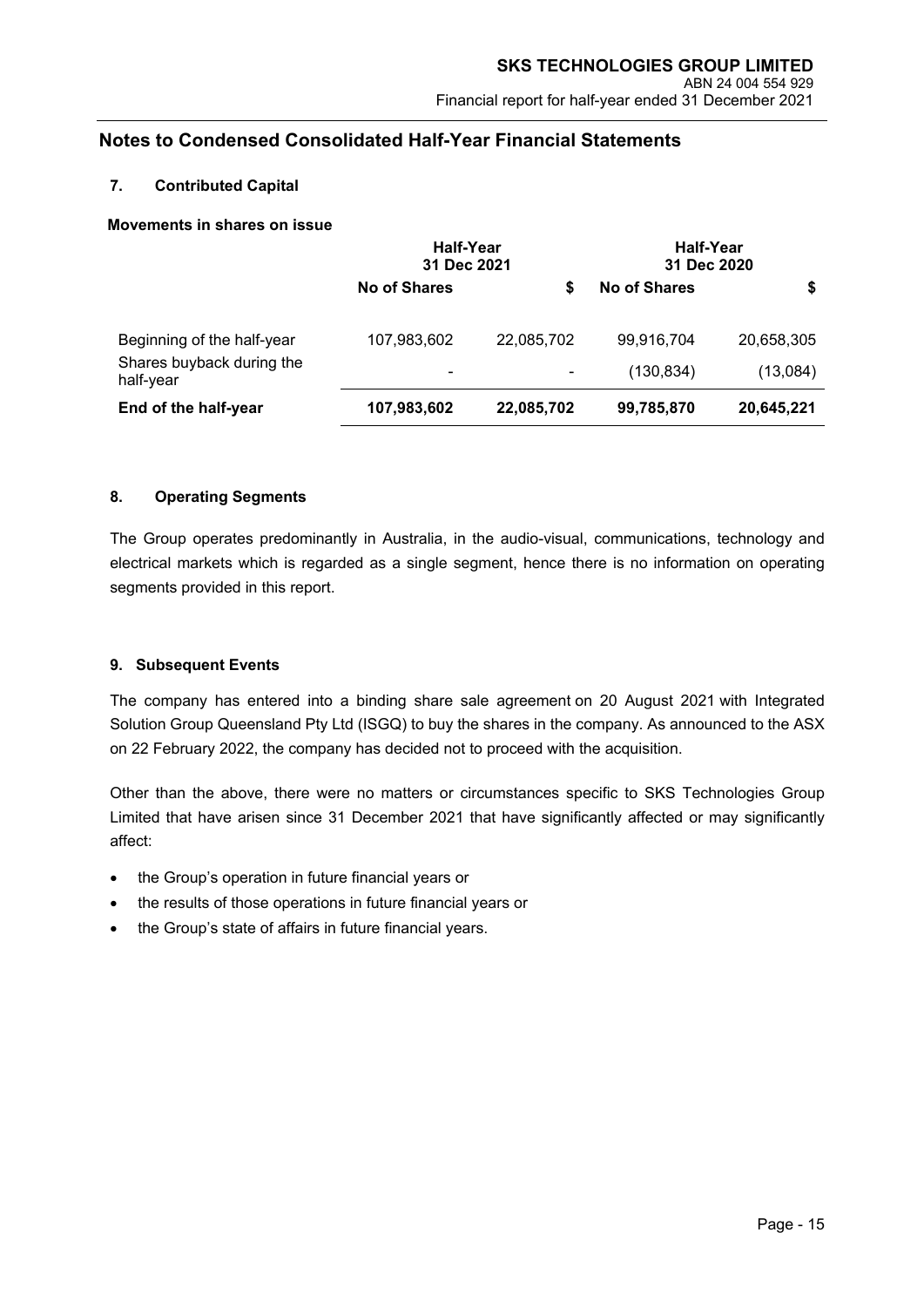#### **Directors' Declaration**

The directors declare that:

In the directors' opinion, the financial statements and notes thereto, as set out on pages 5 to 15 are in accordance with the *Corporations Act 2001*, including:

- (a) complying with Australian Accounting Standard AASB 134 *Interim Financial Reporting* and the *Corporations Regulations 2001*; and
- (b) giving a true and fair view of the financial position of the consolidated entity as at 31 December 2021 and of its performance for the half-year ended on that date.

In the directors' opinion there are reasonable grounds, at the date of this declaration, to believe that SKS Technologies Group Limited will be able to pay its debts as and when they become due and payable.

This declaration is made in accordance with a resolution of the directors.

Peter Jinks **Director** 

Date: 22 February 2022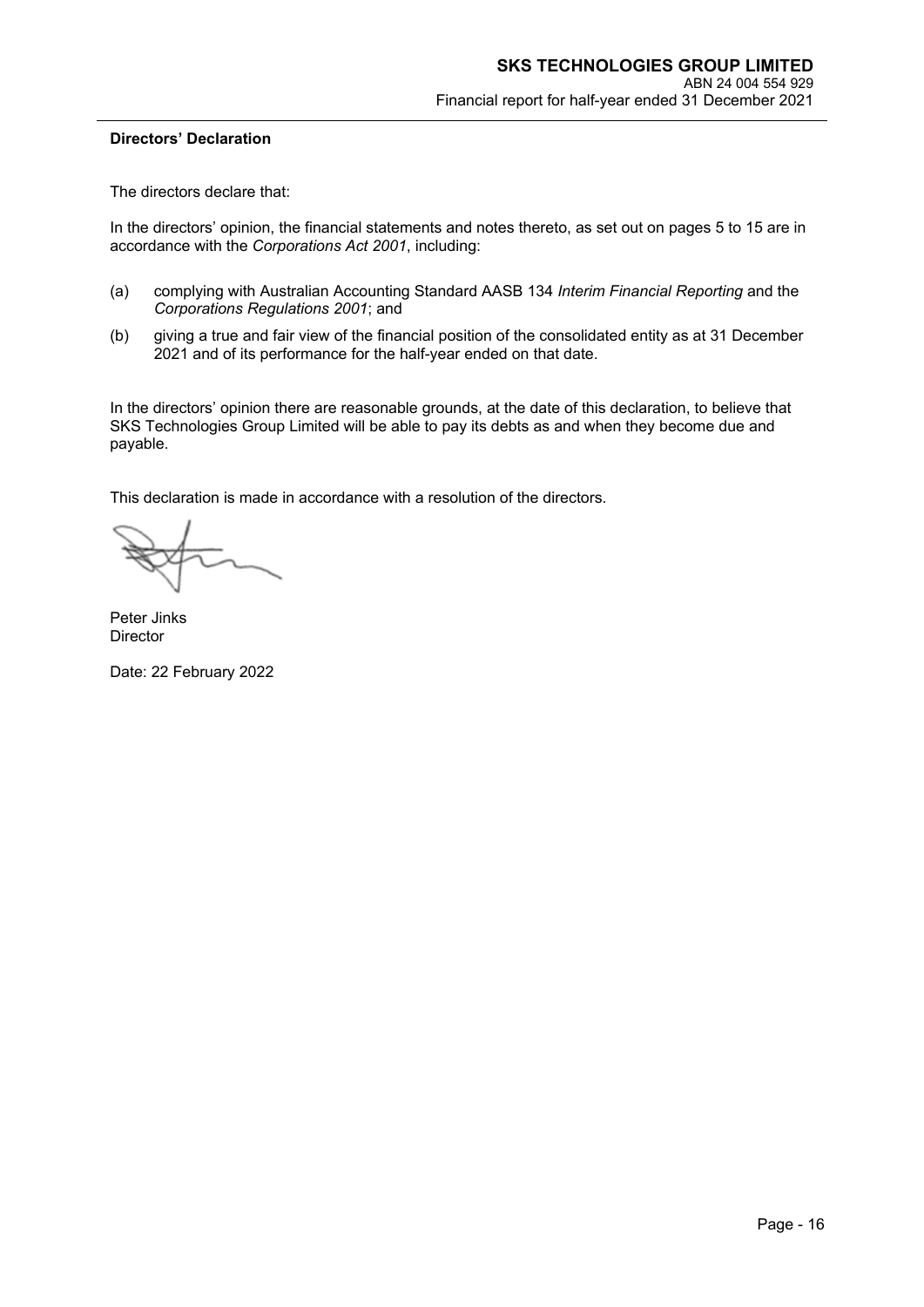

### **Independent Auditor's Review Report To the members of SKS Technologies Group Limited**

## **Report on the Half-Year Financial Report**

#### *Conclusion*

We have reviewed the half-year financial report of SKS Technologies Group Limited (Company) and Controlled Entities (the Group), which comprises the condensed consolidated statement of financial position as at 31 December 2021, the condensed consolidated statement of profit or loss and other comprehensive income, condensed consolidated statement of changes in equity and condensed consolidated statement of cash flows for the half-year ended on that date, a summary of significant accounting policies and other explanatory information, and the directors' declaration.

Based on our review, which is not an audit, we have not become aware of any matter that makes us believe that the accompanying half-year financial report of SKS Technologies Group Limited and Controlled Entities does not comply with the *Corporations Act 2001* including:

- (a) giving a true and fair view of the Group's financial position as at 31 December 2021 and of its performance for the half-year ended on that date; and
- (b) complying with Accounting Standard AASB 134 *Interim Financial Reporting* and the *Corporations Regulations 2001*.

#### *Basis for Conclusion*

We conducted our review in accordance with ASRE 2410 *Review of a Financial Report Performed by the Independent Auditor of the Entity*. Our responsibilities are further described in the *Auditor's Responsibilities for the Review of the Financial Report* section of our report. We are independent of the Group in accordance with the auditor independence requirements of the *Corporations Act 2001* and the ethical requirements of the Accounting Professional and Ethical Standards Board's APES 110 *Code of Ethics for Professional Accountants (including Independence Standards)* (the Code) that are relevant to our audit of the annual financial report in Australia. We have also fulfilled our other ethical responsibilities in accordance with the Code.

We confirm that the independence declaration required by the *Corporations Act 2001* which has been given to the directors of the Company, would be in the same terms if given to the directors as at the time of this auditor's review report.



A member firm of DFK International a worldwide association of independent accounting firms and business advisers Liability Limited by a scheme approved<br>under Professional Standards Legislation

**Directors** Cheree F Woolcock Tim M Kelleher Kevin P Adams



#### dfkbkm.com.au +61398040411 L3/689 Burke Road, Camberwell **VIC 3124** PO Box 1163, Camberwell VIC 3124

**BKM Audit Services Pty Ltd** ACN 116 958 948

ABN 77 116 958 948